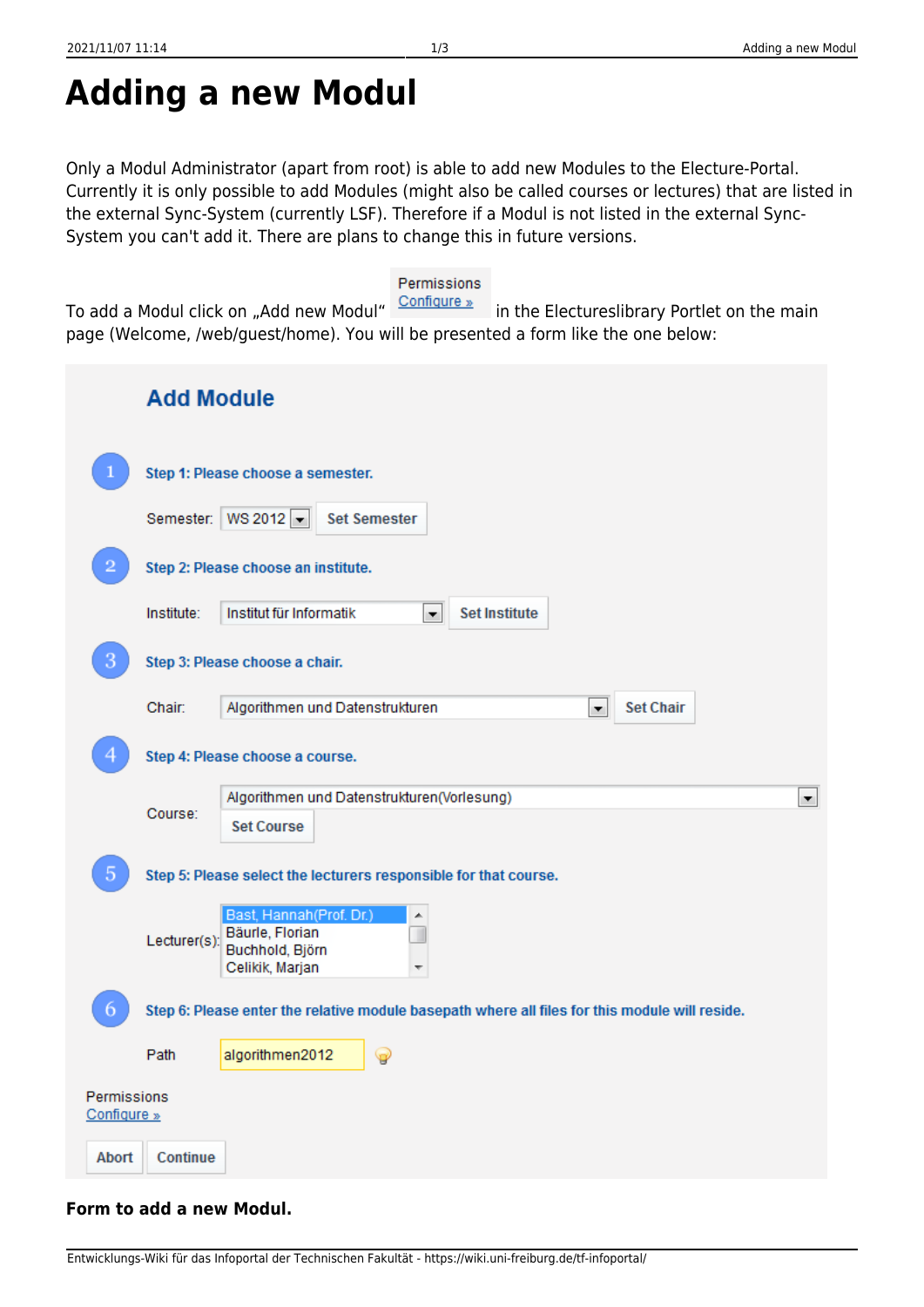You should simply follow the numbered steps to add a Modul:

- 1. Choose a Semester (the current semester should be chosen by default) and click on set semester .
- 2. Choose an institute and click on set institute . If the needed institute is not in the list, it should be added in the ElectureslibraryAdmin portlet before adding a modul.
- 3. Choose a chair which belongs to the selected institute and click on set chair . If the needed chair is not in the list, it does not yet exist in the database and should be added in the ElectureslibraryAdmin portlet before adding a modul or it does not belong to the selected institute.
- 4. Choose a course from the list and click on set course. Note that if your module name is longer than 75 chars (including the semester) the name of the corresponding group for this module will be shortened so that it fits 75 chars. Additionaly it will then contain a random 5-digit number. An example: the group name for the module "BioMST 1: Biotechnologische Aufgabenstellungen für die Mikrosystemtechnik" in wintersemester 2008/2009 will for example be "BioMST 1 Biotechnologische Aufgabenstellungen fuer die M 10857 WS 20082009".
- 5. Select lecturers from the list. Make sure that you only select those lecturers that are assigned to the current course in the external system. The system will complain if you choose others. The list contains all lecturers belonging to the selected chair. To add Lecturers that are not assigned to the course in the external Sync-System you can edit the Modul lateron.
- 6. Important: Choose this path very carefully, as it cannot be changed afterwards. Enter the relative path in the file system where all the files for this modul will be stored. Do NOT include the semester, as it will automatically be appended. The specified path will be created in the file system if it doesn't exist.
- 7. As a last step make sure to set the permissions correctly. The default permissions are set so that everybody can see all chapters and electures (this does not mean that he is able to download all the files, he is just able to see all available materials). The default settings should usually not be changed. If you still want to set special permissions, you can click on "Configure"

## Permissions Configure »

 to be able to set the permissions. You should now see checkboxes for the VIEW permission (this permissions allows users to see the contents). If you need to set more permissions (this is usually NOT the case!), you can click on "More"

| <b>Permissions</b><br><b>Action Community student Guest</b><br>View<br>More $\infty$ |                                      |                                                         |   |   | to see all possible permissions for the three roles Community,                                                                                                                                                                                                             |
|--------------------------------------------------------------------------------------|--------------------------------------|---------------------------------------------------------|---|---|----------------------------------------------------------------------------------------------------------------------------------------------------------------------------------------------------------------------------------------------------------------------------|
| Student and Guest.                                                                   | Permissions<br>Permissions<br>Update | <b>Action Community student Guest</b><br>Delete<br>View | v | ⊽ | Usually everyone should be able to                                                                                                                                                                                                                                         |
|                                                                                      |                                      |                                                         |   |   | VIEW everything but nobody should be able to UPDATE, DELETE the modul or be able to<br>change the permissions (PERMISSIONS). The different roles and the community are explained<br>at the beginning of this chapter. Be aware of the fact that if you give the Guest role |

permissions, you enable everyone to perform the actions associated with these permissions.

After clicking on continue, your new modul will be added to the list.

## [admin,](https://wiki.uni-freiburg.de/tf-infoportal/doku.php?id=tag:admin) [dokumentation](https://wiki.uni-freiburg.de/tf-infoportal/doku.php?id=tag:dokumentation), [electures-portal](https://wiki.uni-freiburg.de/tf-infoportal/doku.php?id=tag:electures-portal)